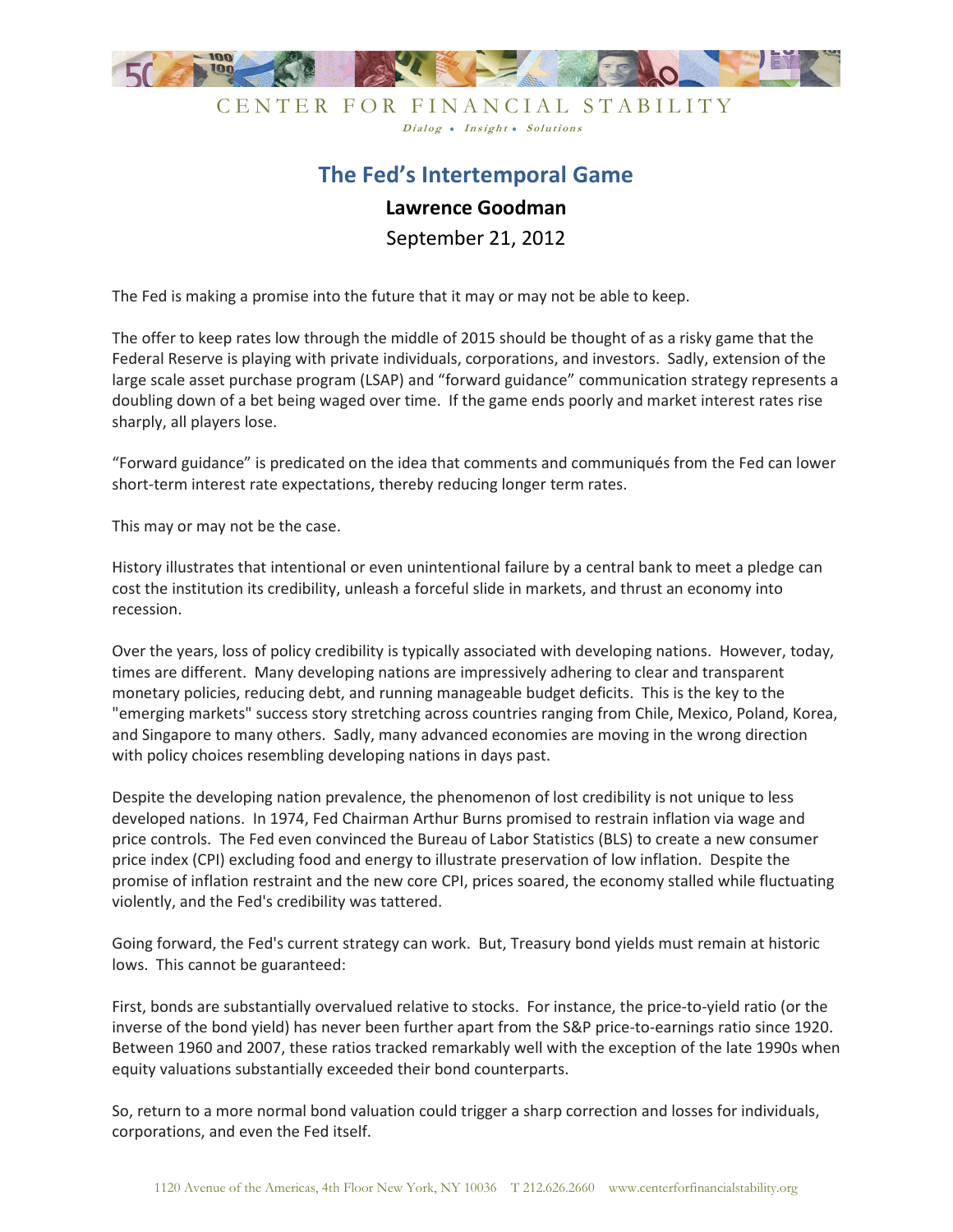



## **Figure 1. Visible Policy Distortions in Financial Markets**

Source: Robert Shiller (Yale University), Bloomberg LP, and Center for Financial Stability.

Second, the relationship between the US Treasury and the Federal Reserve is now more intertwined than at any time since the Fed-Treasury Accord in 1951. At that time, Chairman William McChesney Martin developed the Accord to break the link between Treasury's desire for subsidized credit and the Fed's delivery of artificially low rates. The Accord unleashed an era of Fed independence lasting over decades. Unfortunately, this may be nearing an end.

The Fed's role in funding supersized US budget deficits is alive and well today. After perpetual purchases of Treasury debt, the Fed is now the single largest creditor to the US government. Last year, the Fed bought 61% of the net issuance of Treasury debt, pushing its claims against the US government above those of China, Japan, the UK, and all of the oil producing nations combined.

So, concern regarding this increasingly symbiotic relationship could similarly disturb bond markets.

Third, a gigantic US public debt raises the sensitivity of future budget deficits to fluctuations in interest rates, even with return to a normal interest rate environment. A 2% increase in Treasury rates will boost the budget deficit by a full 2.1% of GDP or \$340 billion per year over time. In contrast, the same 2% push higher in rates would have boosted the budget deficit by only 0.7% of GDP during the uncertain and volatile 1970s.

At present, the US government has a reduced margin of error for enduring higher interest rates. Budget deficits are now 7%-10% of GDP relative to a more sustainable 0%-5% of GDP during the late 1970s.

Going forward, if bond prices fall and yields rise, holders of bonds will suffer large losses with the Fed at the forefront. Markets may even adjust more swiftly than many anticipate or hope. Such a move can tarnish the Fed's credibility and halt growth in an already weak US economy. Ironically, job creation would cease and the unemployment rate might even head higher. So, extension of the LSAP and offer of low interest rates over time reduces to a dangerous game for the Fed, economy, and markets.